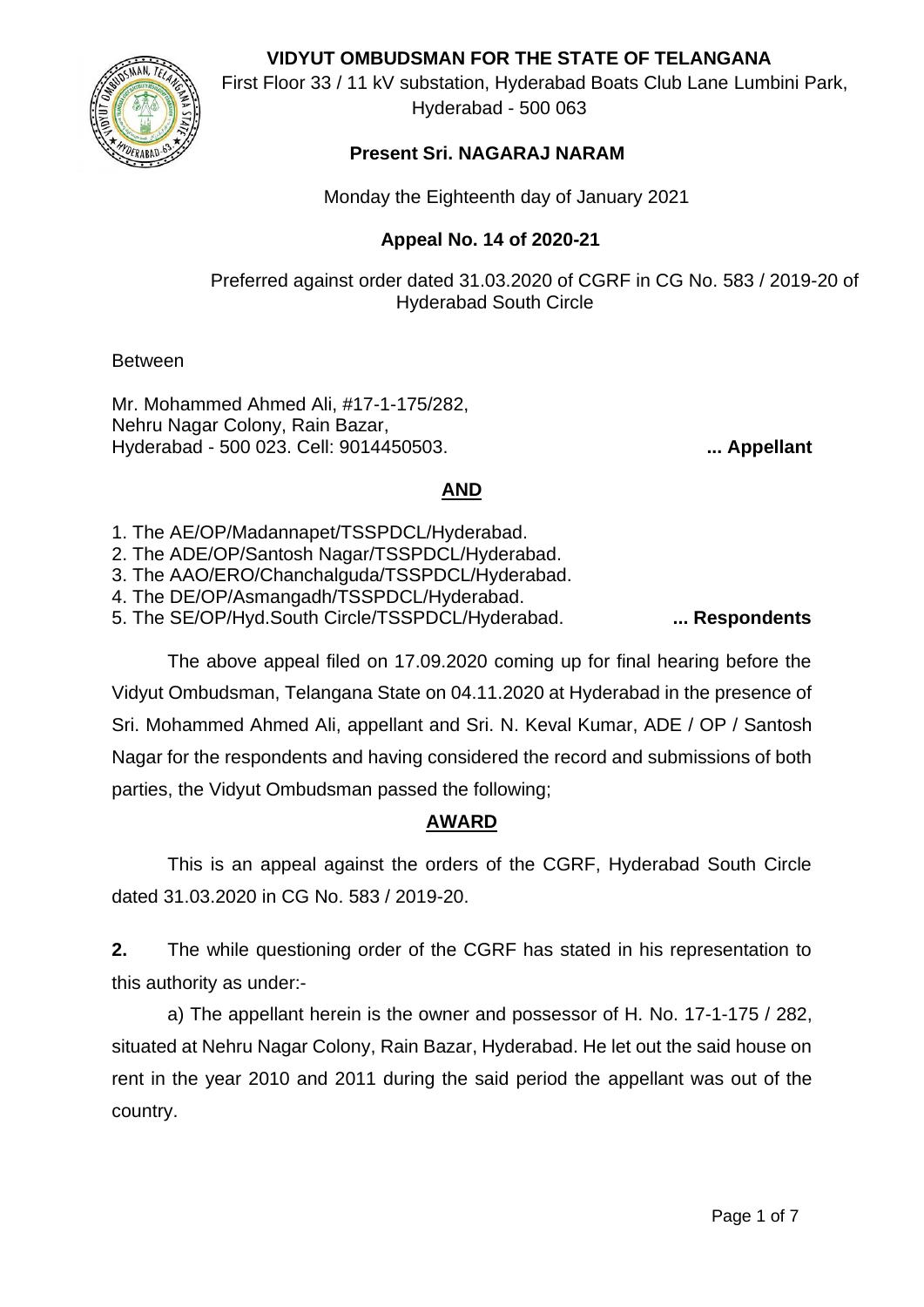b) The appellant is no way concerned with the H. No. 17-3-1, Yakuthpura, Hyderabad and never resided in the said house at any point of time. It seems that the officials of the company under the influence so called tenants, illegally installed the said meter in the house of the appellant.

c) That in the month of February / March 2020, the consumer lodged a complaint in the CGRF that the meter No. R2005813 was disconnected in the year 2011 and finally he received an order from CGRF asking him to pay the bill amount of Rs. 71,856/- for dismantling the meter. It is a very big amount for him to pay. Already he is facing so many financial problems, moreover the above said GRC meter is neither in his name nor on his address even he was ready to pay four months minimum bill from 2011. Moreover the meter has not been used from 2011.

d) In the year 2010, he gave his house on rent, the tenant illegally installed the GRC meter without his notice to him in the premises. At that time, he was out of the country. After he came to India. he asked the tenant to vacate the house. Later the said tenant vacated. The said meter is neither in his name nor on his address. Immediately he went to the electricity office and verified about the said GRC meter so objected about the installation and asked to remove and take back the said meter.

e) Two years back he went to the electricity office and enquired about the GRC meter which is installed in my premises. They said that the meter is on name of the Mr Mohammed Aleem Uddin who is unknown to him. He request the company to take back the meter. They did not come and take the meter. Few days back Santosh Nagar A.E. came to his house and asked him to pay the bill. He said if he did not pay the bill the officer will disconnect his domestic meter and disconnected without any written notice his domestic meter No. R2-0047618.

f) That on 18.06.2020 the appeal was returned with certain objection and after complying with the objections mentioning the reason as the appellant is not at all related to the said house that is 17-3-1, Yakutpura, Hyderabad neither he is the owner nor resided as tenant in the said house at any point of time. It is pertinent to submit that the appellant herein is the owner of house bearing No. 17-1-175 / 282, Nehru Nagar, Rein Bazar, Hyderabad during the year 2010 and 2011. He was out of the country, that one person by name Naseer Uddin, S/o. Moinuddin was the tenant in my house bearing No. 17-1-175 / 282, Nehru Nagar, Rein Bazar, Hyderabad.

g) The Consumer is surprised that when he did not use the meter why should he pay the bill. Moreover, the meter is not in his name and address. The order passed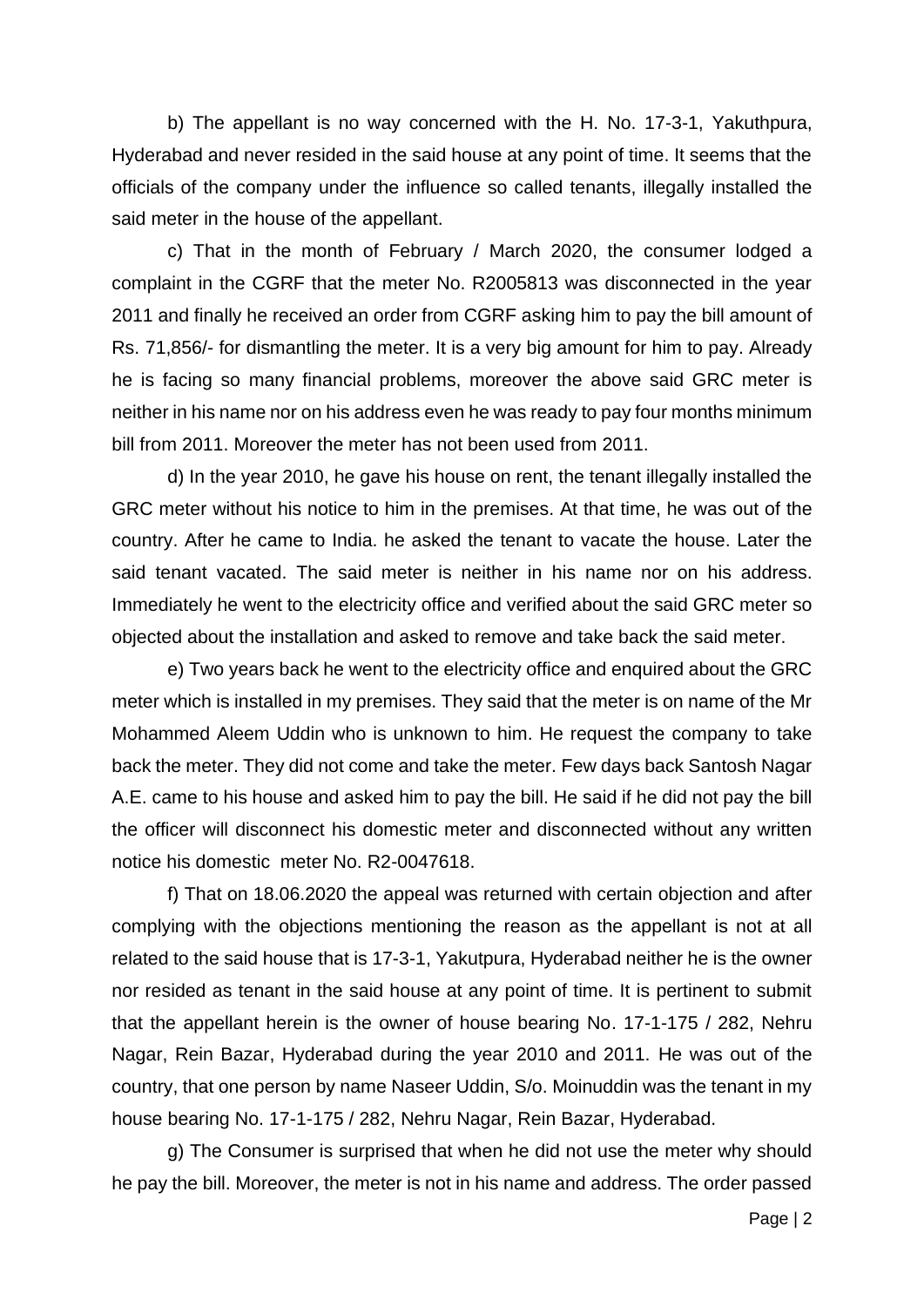by the CGRF is neither maintainable as per law and facts and the said order is liable to be set aside. Hence, he prays to set aside the order passed by the CGRF and any other suitable order may be pass as may deem fit and proper oblige.

**3.** The Accounts Officer has filed a statement vide letter dated 28.09.2020. It is stated that the bills for SC No. R 2005813 of Madannapet section were revised upto March and an amount of Rs 1,18,537/- and withdrawal proposal submitted, but the consumer did not paid his share of Rs. 71,856/- which was ordered by the CGRF. Due to which till September'2020 surcharge is added and amount is revised as Rs 1,41,462/- the proposal for approval of JE under process at AO (Rev) / SAO / SE / OP / South / Hyd after receiving the approval the JE will be effected but the consumer share of Rs. 74,890/- was not paid. After arranging for Rs. 74,890/- as on 09 / 2020 No Dues Certificate will be issued. Further delay of arranging payment by consumer surcharge will be levied till payment.

**4.** The Assistant Divisional Engineer / OP / Santosh Nagar has filed a statement vide letter dated 29.09.2020. As per the statement of AE / OP / Madannapet, he has given notice to consumer R 2005813 to pay the bill pending against that service, consumer has agreed to pay the dues of Rs. 1,86,239/- for dismantling the service.

5. It is stated that as the consumer is neither paying the bills not dismantling the service, a notice has been issued to the consumer to disconnect the live service in the same premises bearing SC No. R 2047018 after issuing the notice to the consumer Sri. MD. Ahmed Ali refused to accept that the service belongs to him but accepted that the service is being utilised in his premises before 2010 and also agreed to pay the amount if surcharge has been waived off from it.

6. It is also stated that at the time of inspection on 05.03.2020 the consumer / owner Sri. Md. Ahmed Ali in his oral statement said that he has given his premises to his friend on rental basis during the period from 2010 to 2012. He stated that he returned from abroad in 2012 and from 2012 to till date he is residing at that premises along with his family duly after vacation of the tenant in 2011. In the EBS records it is noticed that the consumer is utilising the supply till 2015 duly paying the arrears inbetween in order to avoid disconnection.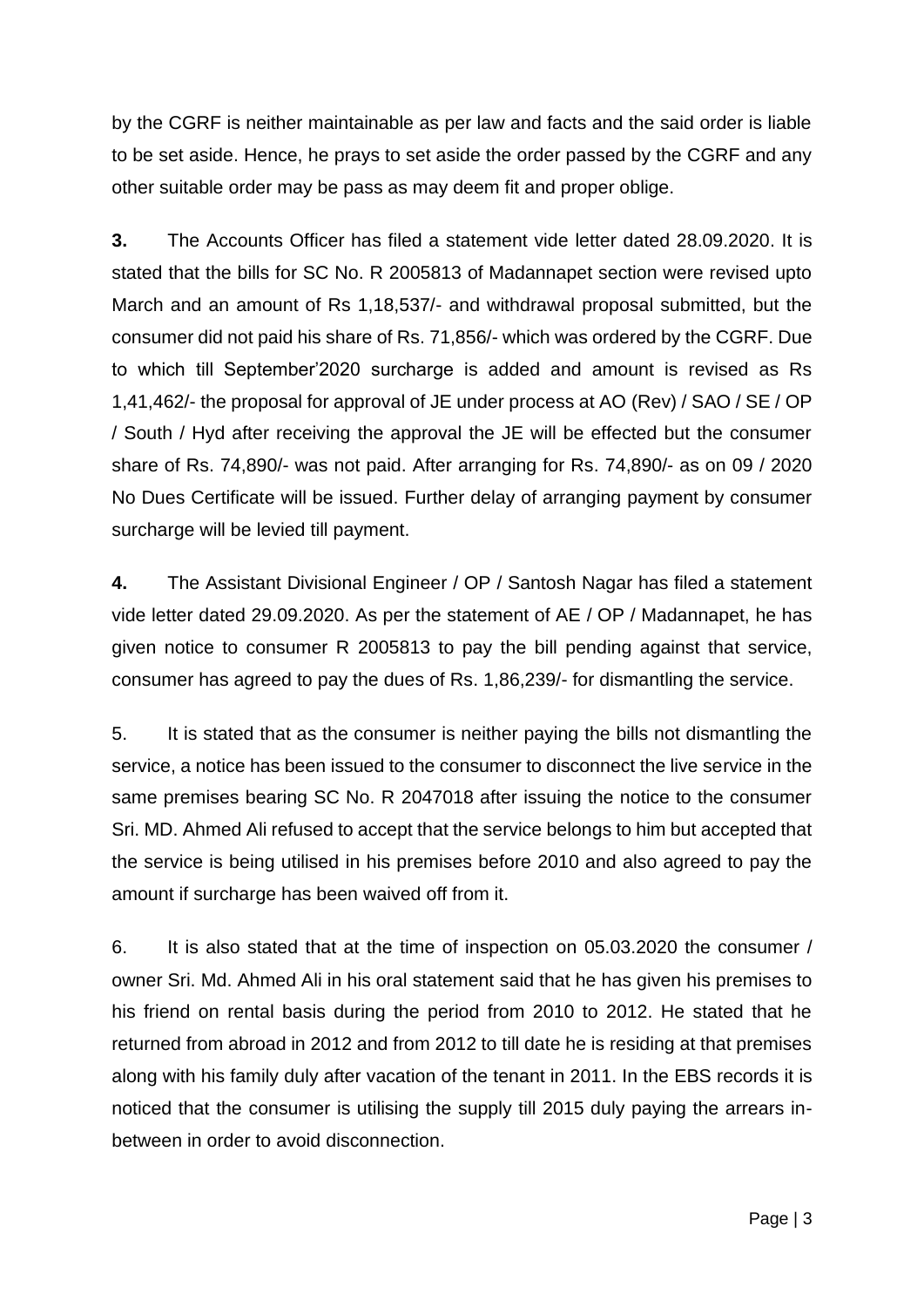7. It is further stated that since huge arrears have accumulated, the consumer is ready to pay the arrears but insisted for waival of the surcharge for dismantling the service. The consumer asked for some time to pursue with the higher officials so that there may be scope for waival of surcharge and then he approached CGRF stating that the service does not belongs to him to avoid payment of the dues. Further it is stated that the consumer trying to escape from the fact that the service and meter is in his premises only and he was utilising the supply for a decade that is since 2010 only to avoid payment of dues.

8. The appellant has filed a rejoinder on the following lines.

a) The consumer stated that he is owner and possessor of H. No. 17-1-175 / 282, situated at Nehru Nagar Colony, Rain Bazar, Hyderabad. He had let out the said house on rent in the year 2010 and 2011 during the said period the appellant was residing out of the country.

b) The Consumer stated that he is no way concerned with the H.No.17-3-1, Yakuthpura, Hyderabad and never resided in the said house at any point of time. It seems that the officials of the licensee under the influence of my tenants illegally installed the said meter in my house.

c) The consumer had lodged a complaint before the CGRF and stated that the meter No. R 2005813 was disconnected in the year 2011. He received an order copy from CGRF asking me to pay the bill amount of Rs. 74,890/- for dismantling the meter. It is very big amount for him to pay. Already he is facing so many financial problems. Moreover the above said GRC meter is neither in his name nor on my address even I am ready to pay four months minimum bill from 2011.

d) He stated that in the year 2010, he gave his house on rent, the tenant illegally got installed the GRC meter without his notice in the premises. At that time, he was out of India. After, he came to India, he had asked the tenant to vacate the house. Later he vacated and expired. The said meter is neither in his name nor in his address.. He went to the electricity office and verified about the said GRC meter and objected to the same. Therefore, he went to the electricity office and enquired about the GRC meter which is installed his premises. They informed that the meter is on Mr. Mohammed Aleem Uddin who is unknown to him. Accordingly request the electricity department to take back the meter. They did not come and take the meter.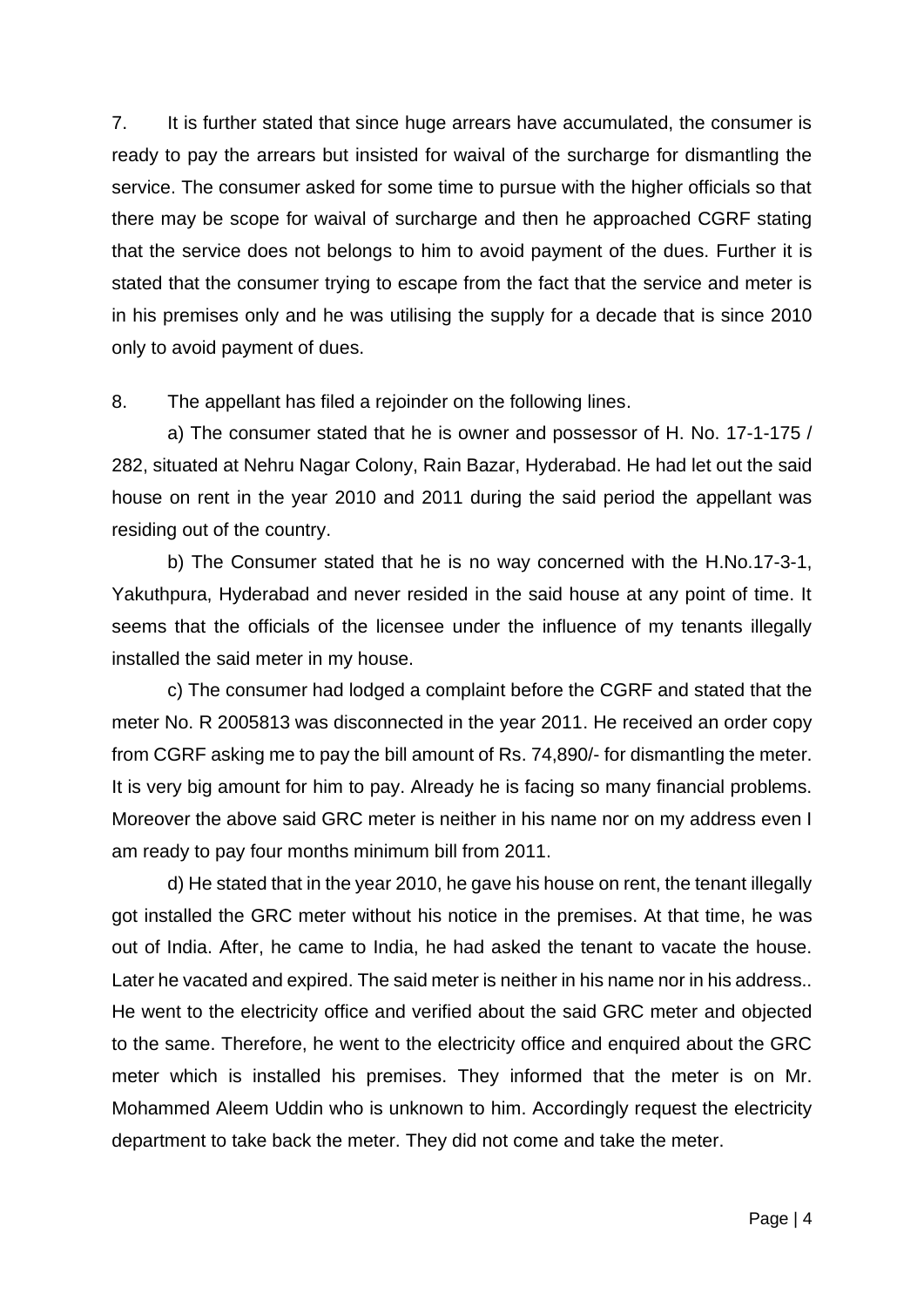f) The consumer is surprised that when he did not use the meter why should he pay the bill. Moreover the meter is not in his name and address. As the ADE mentioned in the letter to the Vidyut Ombudsman that he used this meter for a decade which is absolutely false. If he used that GRC meter, meter reading has to change but it is showing the same from last 9 years. That the order passed by CGRF is neither maintainable as per law and facts and the said order is liable to be set aside.

g) Hence, he prayed for setting aside the order passed by the CGRF and any other suitable order as may be appropriate and deemed fit and proper in the circumstance.

9. The AAO/ERO/Chanchalguda reiterated his submissions as made by him earlier again vide letter dated 03.10.2020.

10. I have heard the both erepresentatives and considered the material on record. The short question that is 'Is the consumer entitled to any relief.'

11. From the pleadings and the material it s noticed that the following points emerge.

a) the consumer's own the premises bearing  $17 - 1 - 175 / 282$  as mentioned with above address.

b) that he lent his premises to one Sri. Naseeruddin whose premises number is 17- 1 – 175 / 281.

c) that the licensee has released power supply to the said premises through a separate connection without the consent of the consumer.

d) that the said service has been tagged to the address 17-3-1 in the name of Mr. Md Aleemuddin.

e) that in respect of the said service the consumption particulars have been placed on record which shows that there is 0 consumption from June 2011 to August 2020 except for stray incidents of consumption and payment of some amount.

f) the address shown in the data sheet of the consumption particulars does not match with the address of the consumer.

g) it is seen from the record of the CGRF that there are two service connections involved being R2005813 being that of Sri. Md Aleemuddin, R2047618 in the name of appellant and that the service connections are located at two different places as the address shown are different.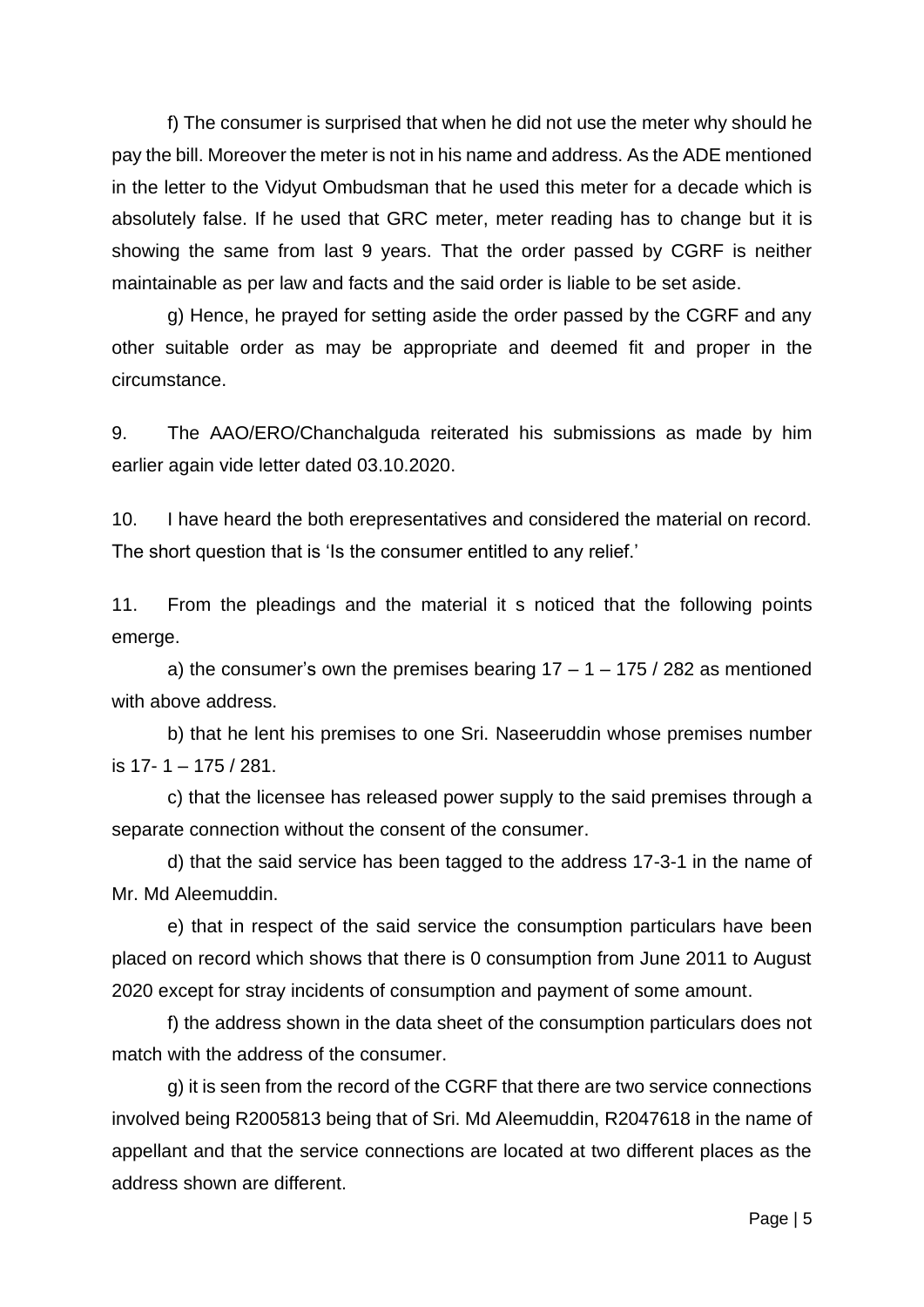12. If the above facts are taken into consideration, then it is clear the licensee has overstepped its brief or that the field officers are not giving a true picture in the matter. This arises out of the fact that the consumer has reported that earlier he has rented the premises, but got it vacated in the year 2011 itself and he has been staying in the said premises. There is no statement from the officers of the licensee as to the fact why the meter is located in the said premises, if so, why the address shown is different from that the consumer.

13. Inasmuch, as per the terms and conditions of supply if the service is not use or there is 0 consumption, there are any arrears of payment of bills, then the licensee ought to have raised the bill to that effect immediately within 2 years from 2011 and issued notice for payment by invoking sec 56 of the Electricity Act, 2003. Nothing of this action also happened in the case of the consumer, assuming the payment is due. From the record it is seen that the officers of the licensee realise that there are payments due from the service connection only when the consumer sought the dismantling of the service.

14. It is clear that the consumer is not liable for the amount in view of the fact that the said service is not in his name or address as recorded earlier. As also if really the said premises belonged to the appellant, why has not the licensee invoked the provisions of the Act, 2003 at the relevant point of time to initiate steps for recovery of the amount.

15. This authority is of the view that the consumer is entitled to the relief of not being liable for any amount payable to the licensee. For the lapses of the licensee the consumer cannot be punished and mulcted with an amount which he is not bound to pay.

17. The CGRF appears to have lost sight of the record available from the licensee as also the evidence placed by the consumer. Non appreciation of the evidence has resulted in the conclusion that has been arrived at. Even allowing part complaint is also incorrect in the teeth of the evidence available with the CGRF. Therefore the appeal succeeds and accordingly, allowed holding that consumer is not liable to pay any amount in so far as service No. R2005813. However, the licensee is at a liberty to